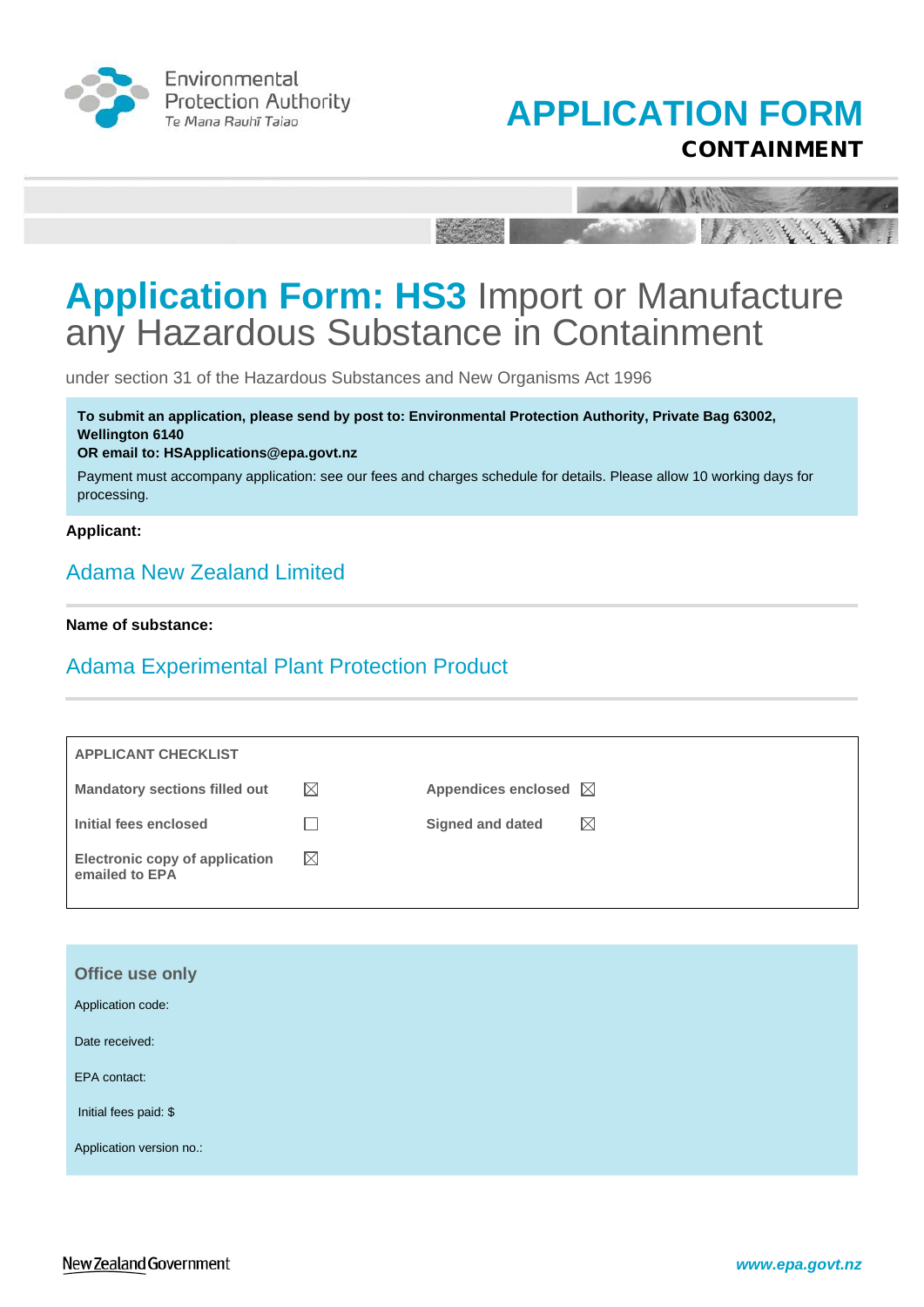## Important

- 1. You can talk to an applications advisor at the EPA, who can help you scope and prepare your application. We need all relevant information early on in the application process. Quality information up front will speed up the process.
- 2. This application form may be used to seek approvals for more than one hazardous substance where the substances are related – for example, a concentrated compound (active ingredient) and its related formulations, or a range of substances for similar purposes to be tested in a field trial.
- 3. Any extra material that does not fit in the application form must be clearly labelled, cross-referenced, and included in an appendix to the application form.
- 4. Commercially sensitive information must be collated in a separate appendix.
- 5. Unless otherwise indicated, all sections of this form must be completed for the application to be progressed.
- 6. You can get more information at any time by contacting us. One of our staff members will be able to help you.

Environmental Protection Authority Private Bag 63002 Wellington New Zealand Telephone: 64 4 916 2426 Facsimile: 64 4 914 0433 Email: [HSApplications@epa.govt.nz](mailto:HSApplications@epa.govt.nz) [http://www.epa.govt.nz](http://www.epa.govt.nz/)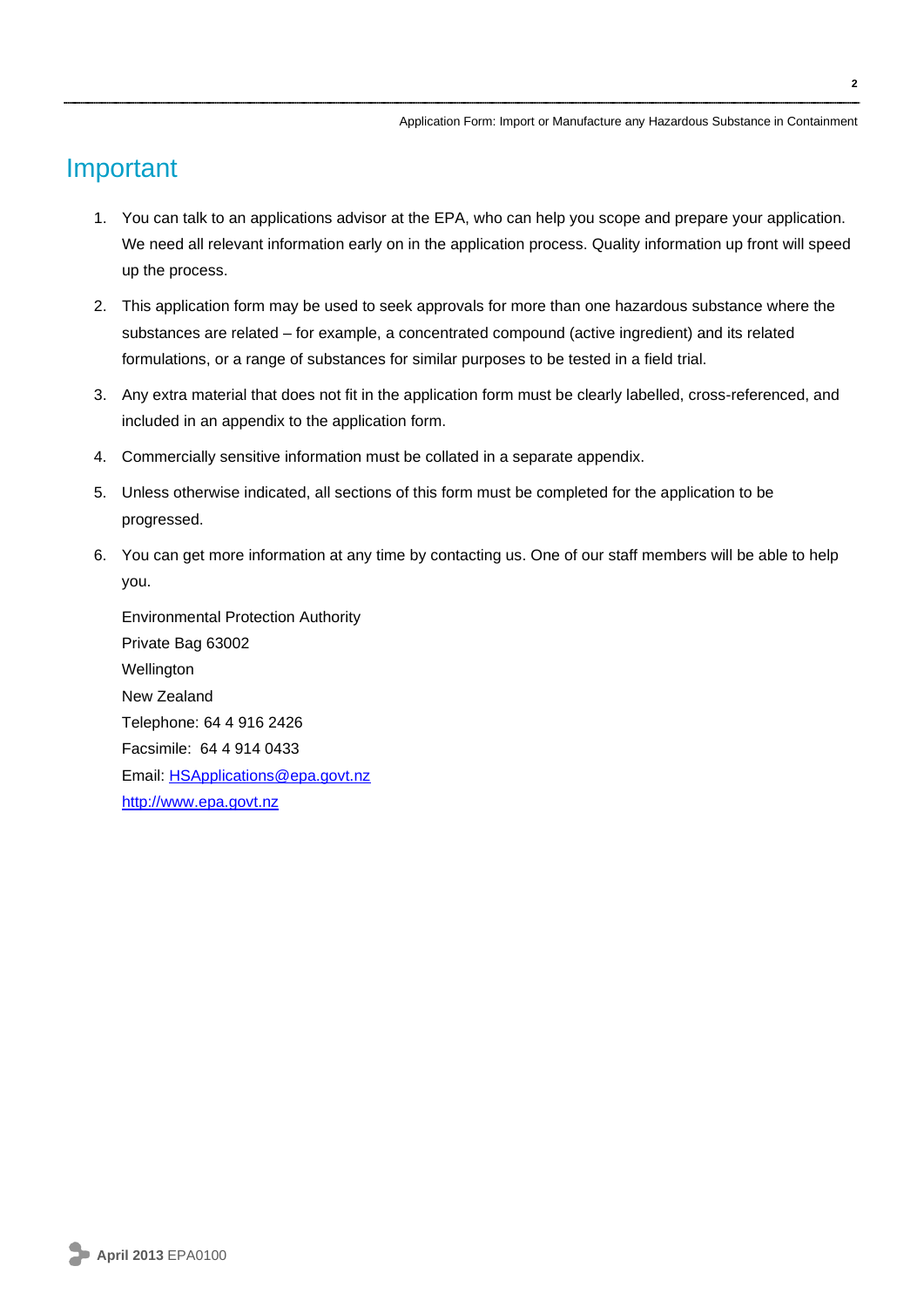## Section 1 – Applicant details

| 1.1 Name and postal address in New Zealand of the organisation making the application: |                                                                                |  |
|----------------------------------------------------------------------------------------|--------------------------------------------------------------------------------|--|
| Name:                                                                                  | Adama New Zealand Limited                                                      |  |
| Address:                                                                               |                                                                                |  |
| Phone:                                                                                 |                                                                                |  |
| Fax:                                                                                   |                                                                                |  |
|                                                                                        | 1.2 The applicant's location address in New Zealand (if different from above): |  |
| Address:                                                                               |                                                                                |  |
|                                                                                        |                                                                                |  |

### **1.3 Name of the contact person for the application:**

This person should have sufficient knowledge to respond to queries and either have the authority to make decisions that relate to processing the application on behalf of the applicant, or have the ability to go to the appropriate authority.

| Name:     |  |
|-----------|--|
| Position: |  |
| Address:  |  |
| Phone:    |  |
| Fax:      |  |
| Email:    |  |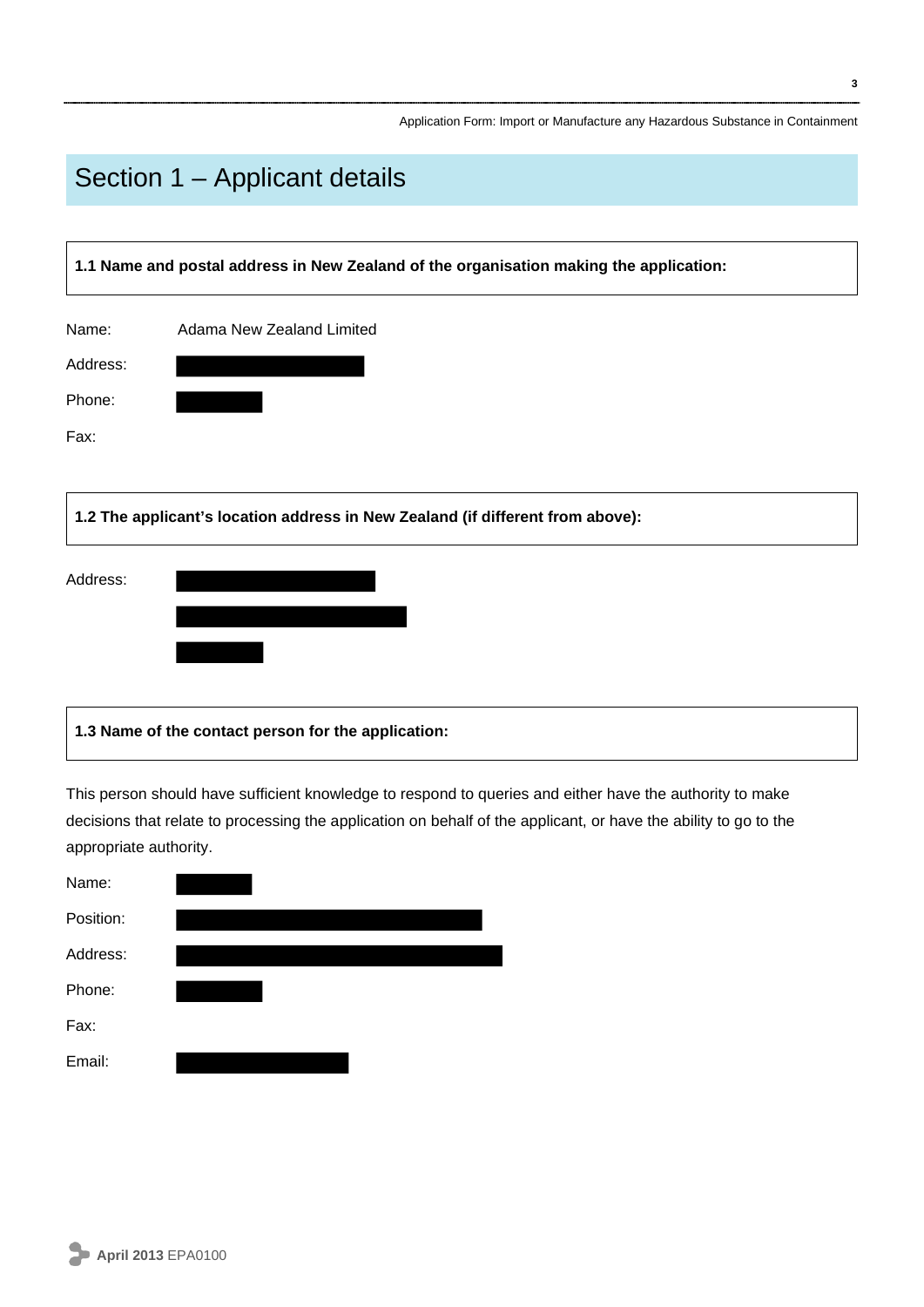## Section 2 – Application type and related approvals required

This form is only for an application to import a hazardous substance into containment, or manufacture a hazardous substance in containment.

### **2.1 Is this application to manufacture or import a hazardous substance in containment for any of the following purposes?**

*Containment applications can only be made for a limited range of purposes. In particular, the substance must not be intended for commercial manufacture or sale.*

| Small amounts of any hazardous substance for use as an analytical standard, where approval to         |                 |                                |
|-------------------------------------------------------------------------------------------------------|-----------------|--------------------------------|
| import or manufacture that substance has been declined?                                               | Yes             | $\boxtimes$ No                 |
| Research on any hazardous substance to acquire information for use in assessing that substance        |                 |                                |
| for a HSNO approval?                                                                                  | $\boxtimes$ Yes | N <sub>o</sub><br>$\mathsf{L}$ |
| Research and development on any hazardous substance?                                                  | $\boxtimes$ Yes | No<br>$\vert \ \ \vert$        |
| Use in an emergency?                                                                                  | l Yes           | $\boxtimes$ No                 |
| Formulating, relabelling, repackaging, or storing any hazardous substance for export to a destination |                 |                                |
| outside New Zealand?                                                                                  | ∣ I Yes         | $\boxtimes$ No                 |
| Other purposes?                                                                                       | Yes             | $\boxtimes$ No                 |

### **2.2 If you answered 'yes' to one of the purposes listed above, please provide some supporting detail. If you answered 'yes' to 'other purpose', describe the purpose and explain why this purpose is appropriate to a containment application.**

Approval is sought, pursuant to section 30(b) of the HSNO Act 1996, to import an experimental plant protection product for evaluation in trials under containment.

The compound to be evaluated in New Zealand will contain biologically active ingredient(s) to control relevant plant pests. The substance will be trialled in New Zealand with the intention of obtaining EPA approval and ACVM registration.

Small scale field trials and laboratory testing are to be undertaken to determine the efficacy, safety and residue profile of the compound in New Zealand prior to regulatory approval. The experimental compound is also notified to the MPI under approval granted under section 28 of the Agricultural Compounds and Veterinary Medicines (ACVM) Act 1997.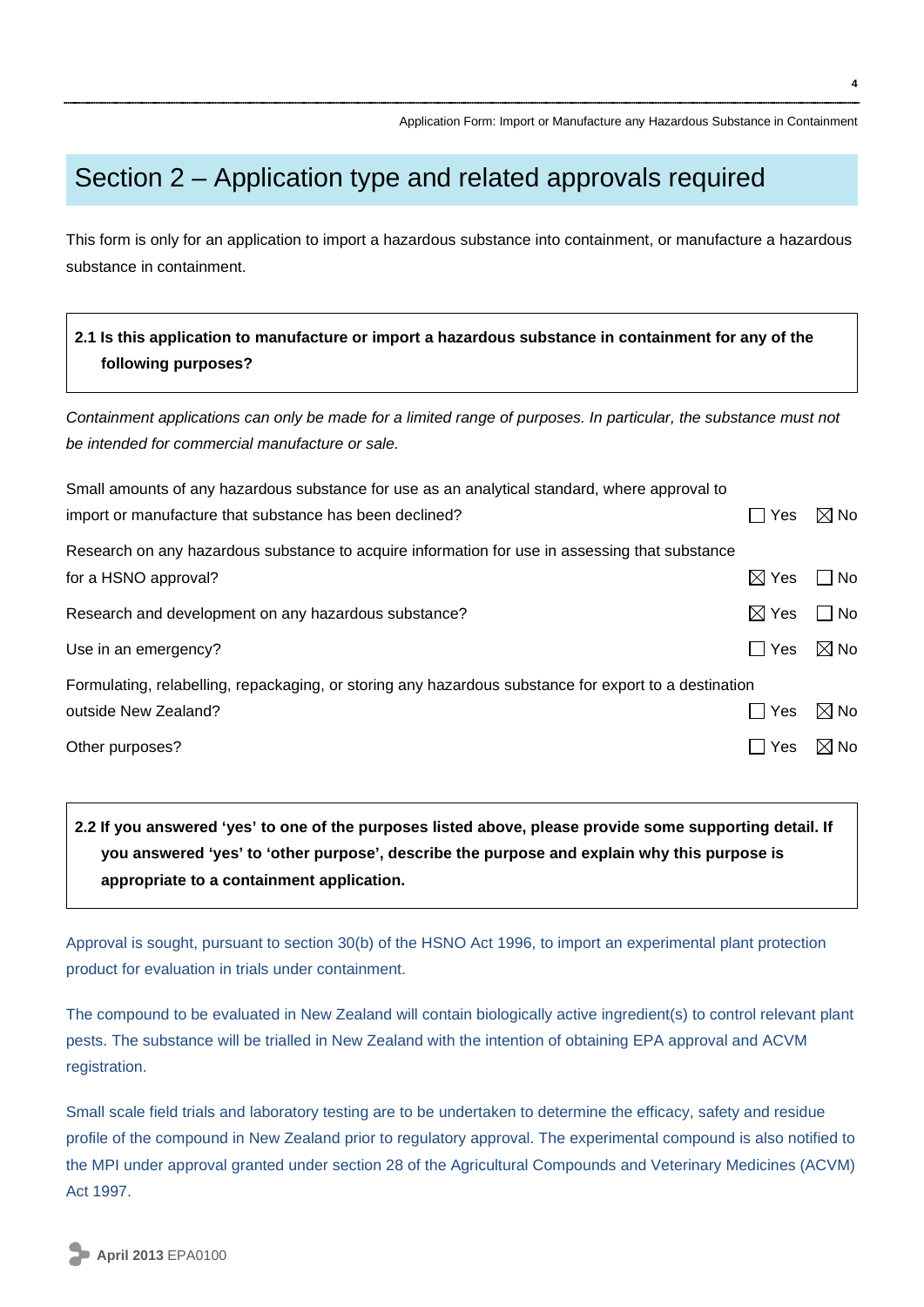For this compound, we have provided the SDS and the composition details in the confidential appendix to acknowledge the hazards and risks involved with the proposed experimental use of the product.

The volume of the compound will be determined by the scale of testing required as detailed in the project plan in the confidential appendix. Only the required amount for the project plan will be imported and the aim is that the entire quantity imported will used in containment.

The compound will be imported into New Zealand for use by qualified personnel in trials. The trials will be overseen by the Study Director.

For the compound imported, small plot replicated trials will be conducted in containment in various regions of New Zealand.The trials will be used to gererated data on the efficacy, crop safety and residue profile of the compound. The evaluation period for each substance may take up to 3 years.

The compound will be applied to trial sites and individual test plots/plants by ground application methods only. The details of the specific substance is provided in the confidential appendix.

| 2.3 Is the information in this application relevant to import, manufacture or both? |                 |                |
|-------------------------------------------------------------------------------------|-----------------|----------------|
| Import the substance(s) only?                                                       | $\boxtimes$ Yes | $\Box$ No      |
| Manufacture the substance(s) only?                                                  | l IYes          | $\boxtimes$ No |
| Import and manufacture the substance(s)?                                            | l I Yes         | $\boxtimes$ No |
| If import only, indicate whether or not manufacture is likely in New Zealand:       | l Yes           | $\boxtimes$ No |

**2.4 If the information in the application relates to manufacture of the substance(s) in New Zealand, provide information on the proposed manufacturing process and any alternatives.**

#### N/A

### **2.5 If this substance(s) needs an approval under any other legislation, has an application for this approval been made?** (Optional)

| Name of approval                                         | <b>Application made</b> |
|----------------------------------------------------------|-------------------------|
| Agricultural Compounds and Veterinary Medicines Act 1997 | ⊠ Yes □ No  □ NA        |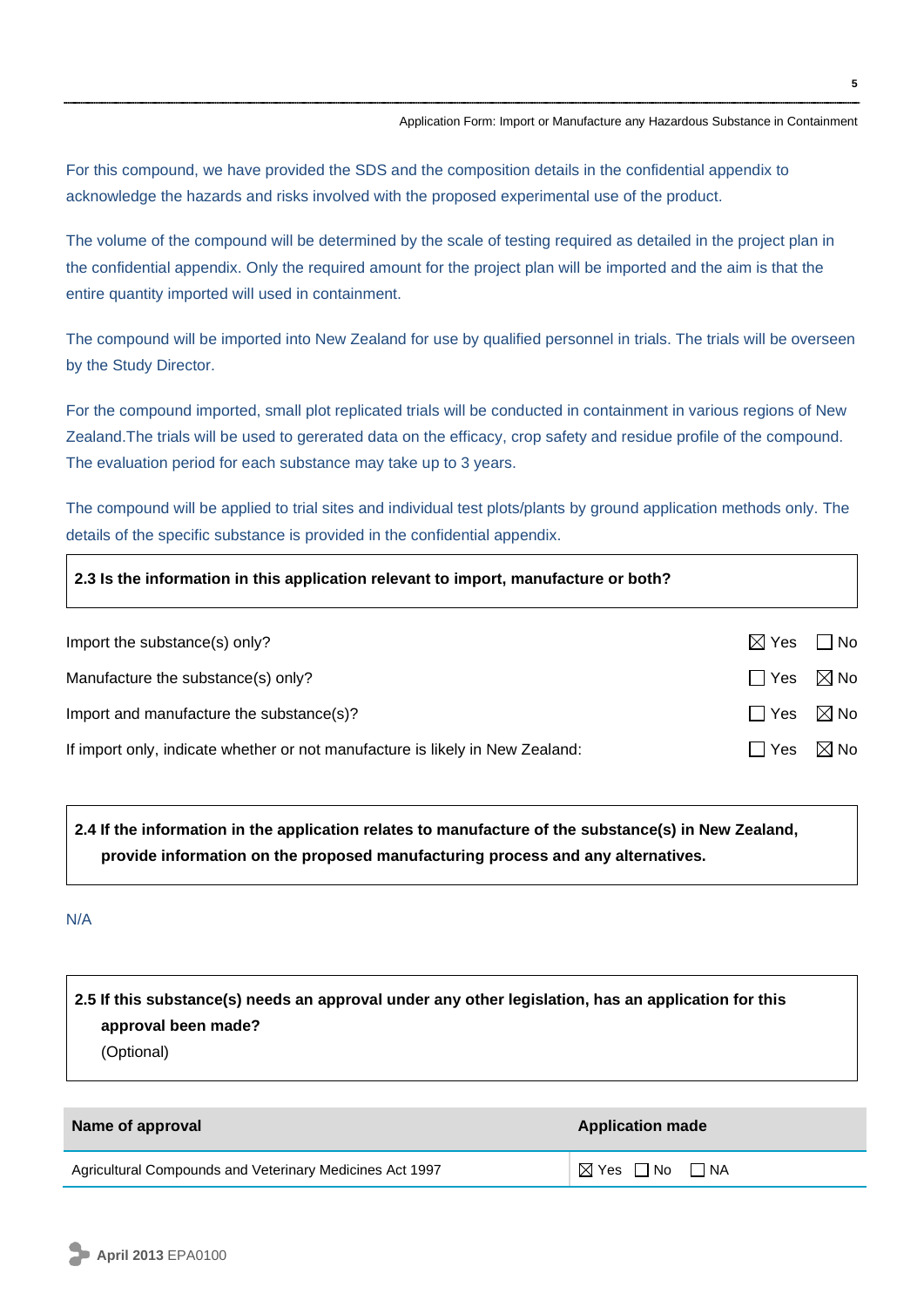| Food Act 1981                           | $\Box$ Yes $\Box$ No $\boxtimes$ NA    |
|-----------------------------------------|----------------------------------------|
| Medicines Act 1981                      | $\Box$ Yes $\Box$ No $\boxtimes$ NA    |
| Chemical Weapons (Prohibition) Act 1996 | $\Box$ Yes $\Box$ No $\boxtimes$ NA    |
| Radiation Protection Act 1965           | $\Box$ Yes $\Box$ No $\boxtimes$ NA    |
| Biosecurity Act 1993                    | $\boxtimes$ NA<br>$\Box$ Yes $\Box$ No |
| Resource Management Act 1991            | $\Box$ Yes $\Box$ No $\boxtimes$ NA    |
| Other (please specify):                 |                                        |
|                                         | $\Box$ Yes $\Box$ No                   |
|                                         | $\Box$ Yes $\Box$ No                   |
|                                         | $\Box$ Yes $\Box$ No                   |

## Section 3 – Information on the substance(s)

Note that all information that is commercially sensitive must be attached as an appendix. The application form should be cross-referenced to the appendix but should be able to be read as a stand-alone document (which will be publicly available).

If approval is being sought for more than one hazardous substance, this section must be completed separately for each hazardous substance.

#### **3.1 State the unequivocal identification of the substance(s).**

This section should include all information necessary to unequivocally identify the substance(s) and may include:

- Chemical name (Chemical Abstracts Preferred Index name or IUPAC name)
- Common name
- Synonyms
- Trade names
- CAS Registry number
- Molecular formula
- Structural formula
- Impurities.

For mixtures, in addition to the above information being provided on the actual mixture, information is also required on the composition of the mixture – ie, the chemical name, CAS number, function (eg, active ingredient, emulsifier,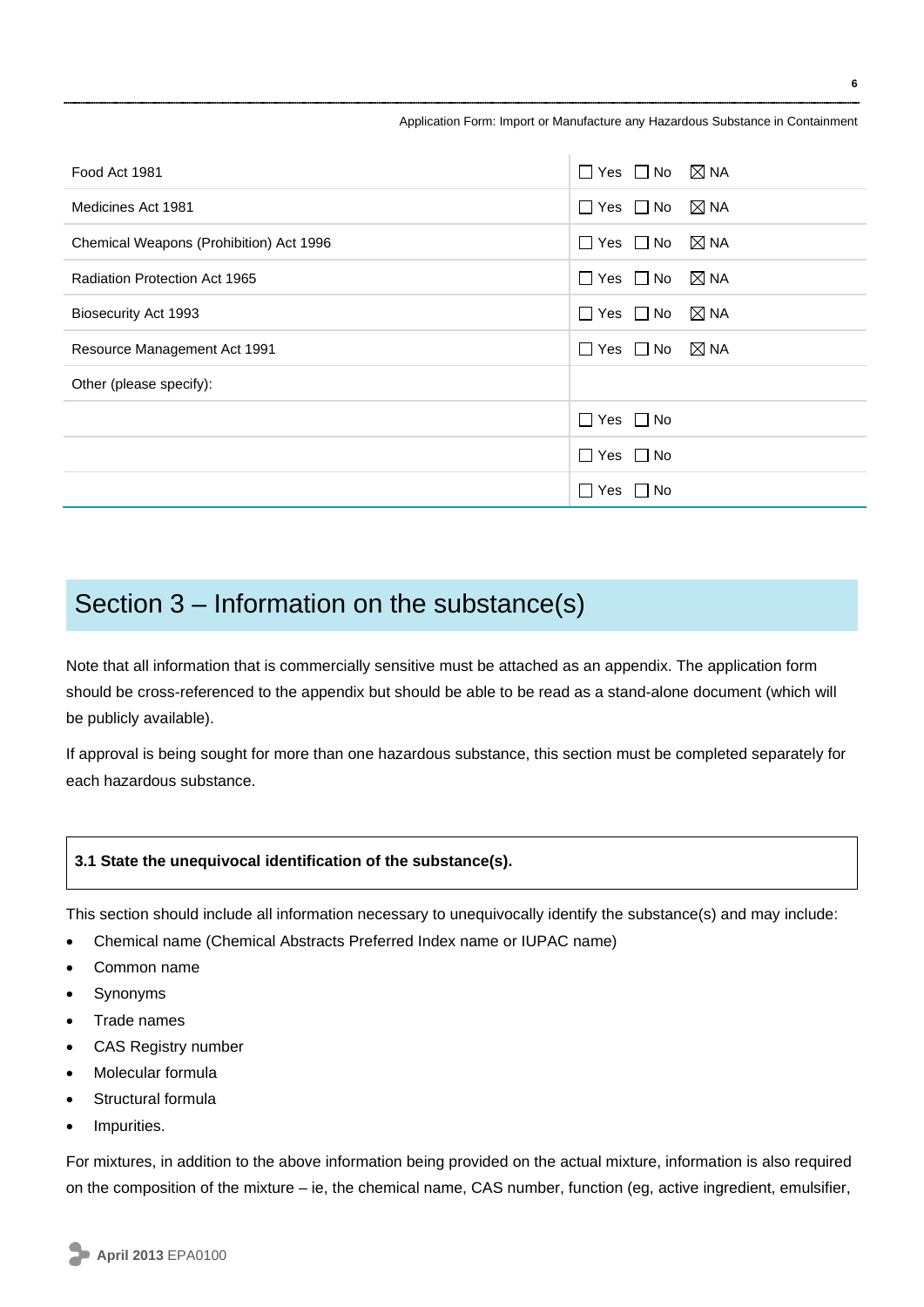surfactant, filler) and percentages of ALL components of the mixture (including non-hazardous components and impurities) should be provided. This information may be best expressed in tabular form. If the composition is variable, please ensure to state the limits.

If there are commercial reasons for not providing full information in the main part of the form, alternative approaches must be discussed with and agreed by the EPA. These must include the provision of a unique identifier of some kind.

#### The composition of the substance is supplied in confidence to the EPA in the confidential appendix.

#### **3.2 Provide information on the chemical and physical properties of the substance(s).**

Provide as much information as possible on the chemical and physical properties of the substance(s) [at 20°C and 1 atmosphere unless otherwise stated] – eg:

- Appearance (colour, odour, physical state or form)
- pH
- Density
- Vapour pressure
- Boiling/melting point
- Solubility in water
- Water/octanol partitioning co-efficient.

For mixtures, information is required on the chemical and physical properties of the mixture itself. However, if this information is not available, you should provide information on the chemical and physical properties of EACH hazardous component of the mixture.

The known chemical and physical properties of the substance is provided in the SDS included in the confidential appendix.

#### **3.3 Provide information on the hazardous properties of the substance(s).**

Information should be provided on the hazardous properties of the substance(s) known to the applicant. You should consider each of the six hazardous properties below and provide information on those hazardous properties. This information is needed in order to assess risks and determine whether or not, and how, the substance can be adequately contained.

- Explosiveness
- **Flammability**
- Oxidising properties
- Corrosiveness
- Toxicity
- Ecotoxicity.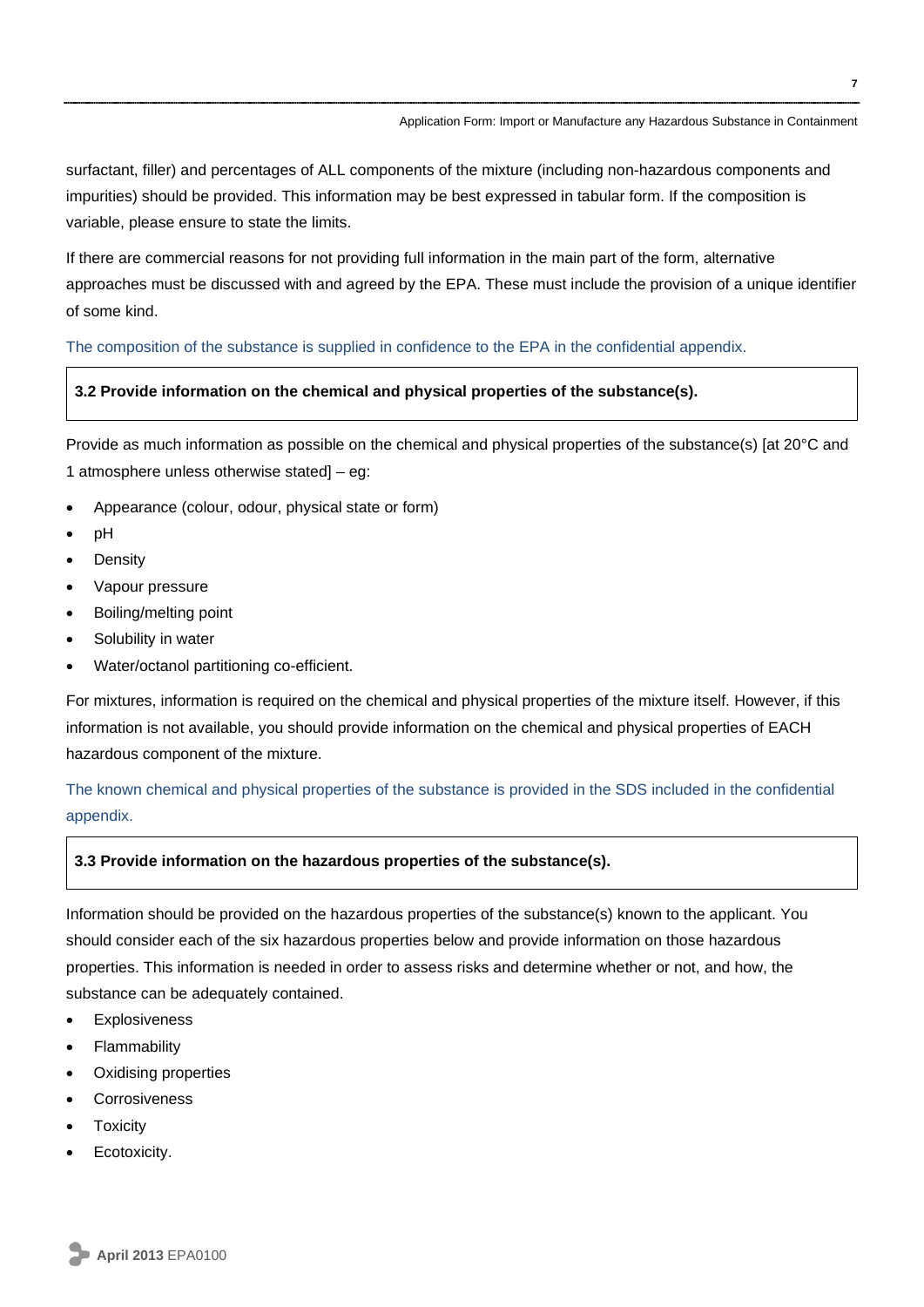If your substance is a mixture and you cannot provide direct information on its hazardous properties, you can apply mixture rules to the hazardous components of the mixture. If you do this, then you will need to provide information on the hazardous properties of each hazardous component of the mixture, and show your workings.

Known and expected hazardous properties for the plant protection compound is included in the SDS in confidential appendix.

### **3.4 Provide information on what will happen to the substance throughout its whole life, from its introduction into New Zealand, its uses, through to disposal.**

The information provided needs to reflect the containment character of the application. It will be used in the development of exposure scenarios and the assessment of risks, and hence the specification of the containment conditions.

The life cycle of the substance in New Zealand is as follows:

- 1. Importation of samples
- 2. Transportation of samples to storage facility
- 3. Storage of samples
- 4. Dispensing of samples into trial quantities
- 5. Transportation of trial samples to trial contactors/trial sites
- 6. Preparation of spray treatment mixture
- 7. Application of spray mixture
- 8. Disposal of surplus spray mixture
- 9. Disposal of used containers
- 10. Disposal of treated produce
- 11. Site close off
- 12. Disposal of surplus samples

The substance will be packed in UN approved packaging or similar that is suitable for the shipment to and within New Zealand. Transport workers will only handle the fully packaged product, comprising the outer package, inner absorbent material and the inner package containing the substance. Exposure during transport, storage and handling is only possible through the breach of this packaging.

The amount of experimental compound will be limited and the aim is to have the entire quantity imported used in containment.

The empty containers will be triple rinsed and disposed of by return overseas, disposal at a licensed facility, or by burying at an approved landfill.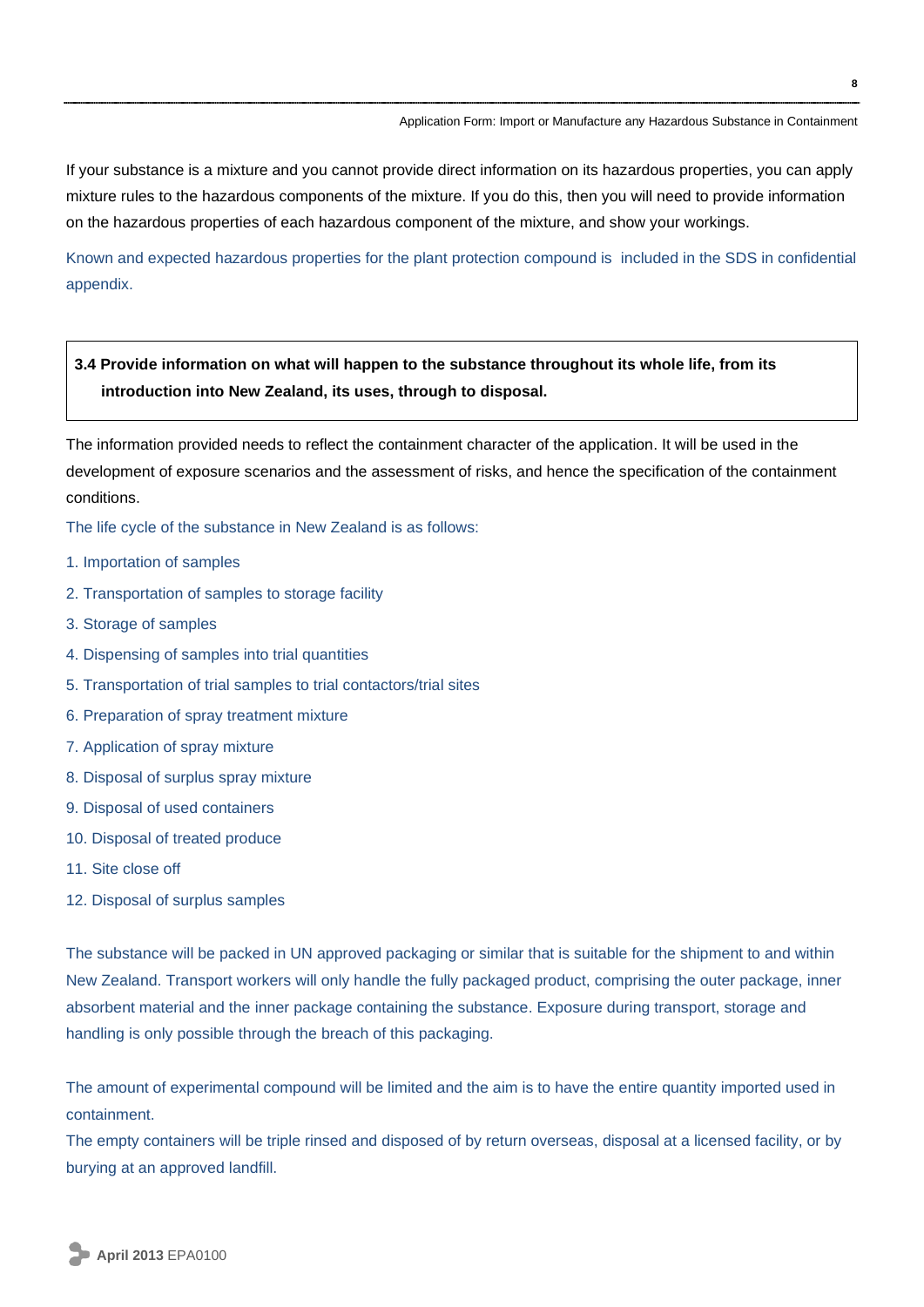#### **3.5 Provide information on the quantity of the substance proposed to be imported or manufactured.**

This information is used in the development of exposure scenarios and the assessment of risks.

The quantity of the experminental compound will be no more than 5L as detailed in the study plan.

## Section 4 – Information on the proposed containment system

#### **4.1 Provide information on the proposed containment system.**

It is essential that good information is provided on the containment system because the adequacy of containment, in conjunction with the hazardous properties of the substance, will have a major impact on whether or not approval is given.

You will need to provide a description of the containment proposed AND information on how you intend to address the following issues (proposed controls):

- Methods for preventing the escape of the contained hazardous substance and preventing the contamination of the facility
- Methods for excluding unwanted organisms from the facility or to control organisms within the facility
- Methods for excluding unauthorised people from the facility
- Methods for preventing unintended release of the substance by experimenters
- Methods for controlling the effects of any accidental release of the substance
- Inspection and monitoring requirements of the containment facility.

A management plan may be attached as an appendix. This plan should specify the procedures for implementing the above methods for containing the substance(s), and provide details of the qualifications of the person responsible for implementing those controls.

#### **The proposed containment system for these field trials is as follows:**

#### **GENERAL CONTROLS**

- All trials will be under the direction of the Study Director
- No substance which trigger any hazardous property threshold in classes 1, 2, 3.2, 4 or 5 will be imported.
- All applications will be made by ground based methods.
- No application of the compounds will be made onto or into water.
- Appropriate PPE (Personal Protective Equipment) will be used when handling the plant compounds at all stages of the life cycle. Information in regards to this will be found in the SDS (Safety Data Sheet).

#### **TO LIMIT THE LIKELIHOOD OF ESCAPE OF ANY CONTAINED HAZARDOUS SUBSTANCE OR CONTAMINATION BY HAZARDOUS SUBSTANCE**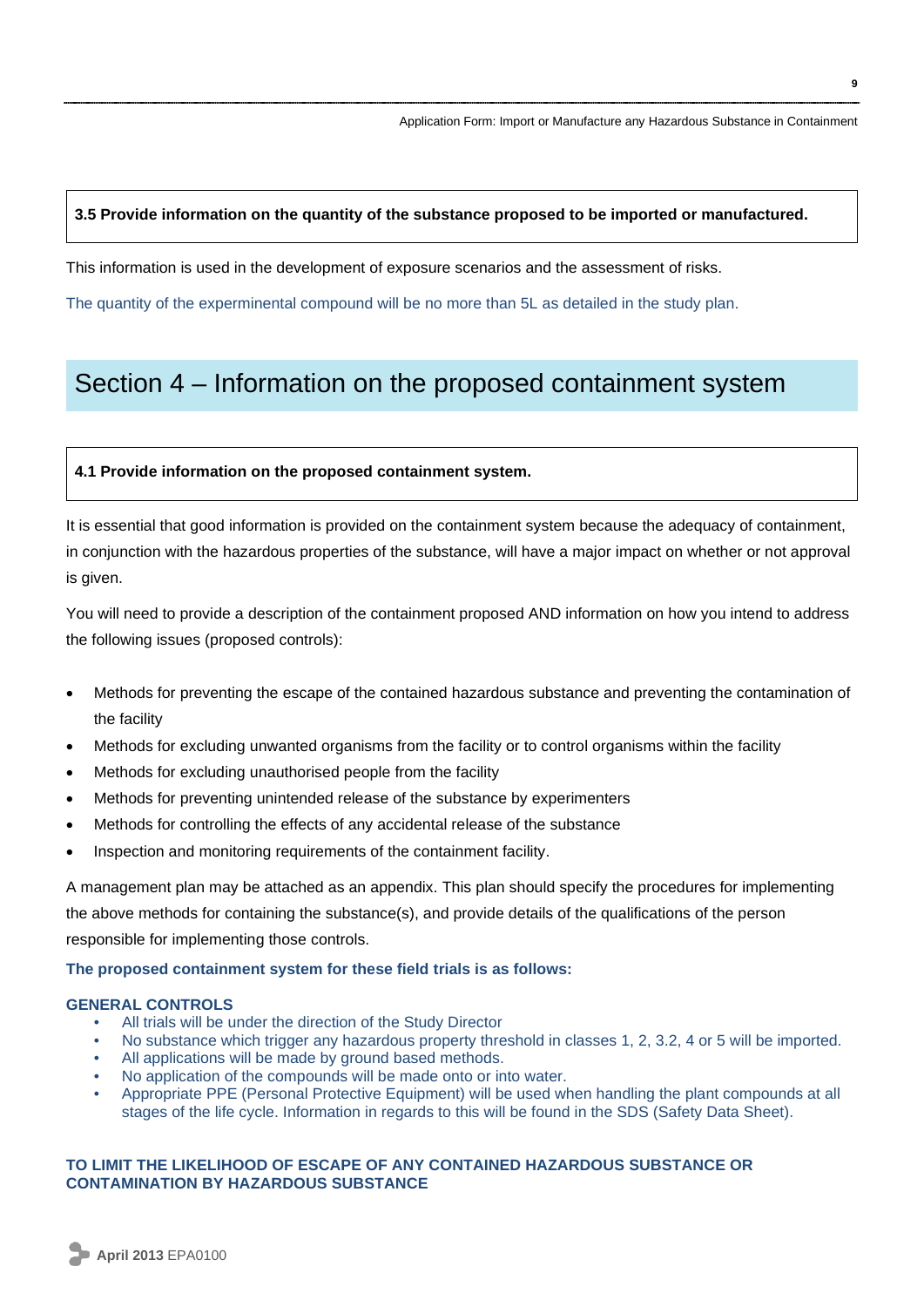#### **(A) IMPORTATION AND TRANSPORT**

- Product will be transported in accordance with good practice and where appropriate in compliance with any relevant requirements of the Land Transport Act 1998, the Civil Aviation Act 1990 and the Maritime Transport Act 1994.
- All product will be imported and transported in secure packaging, appropriate to the nature and hazard classifications of the particular compound
- The appropriate storage and segregation will be observed during transport.
- All containers will be clearly labelled according to relevant legislation, and will be accompanied by a Safety Data Sheet detailing the hazards of the product, and the appropriate response in the event of an accident. The label and SDS will contain the following directions for containment of spillages:
	- o Wear suitable PPE such as face shield, impervious gloves and boots.
	- o Prevent the product or spilled material from entering waterways.
	- o Absorb liquid spills with inert material such as vermiculite, sand or other inert material and place in waste containers. Sweep or scoop up solid spills and place into waste containers.
	- o Wash area with water and absorb with further inert material.
	- o Dispose of waste material safely at an approved facility.

### **(B) STORAGE**

- Product will be securely stored in its original packaging in a designated facility with appropriate security.
- The storage facility will have appropriate signage and segregation
- SDS's will be readily available.

#### **(C) PRODUCT USE**

- Trial personnel will have appropriate agrichemical training and hold a Certified Handler / Approved Handler Certificate if HSNO controls for the test substance require this certification.
- Personal protective equipment appropriate to the hazards of the compound will be worn.
- Applicators will be trained with respect to calibration, maintenance and use of application equipment.
- The substance will be used only under the supervision of the Study Director or Principal Investigator.
- Before commencement of the study, the Study Director ensures that copies of the Study Protocol are supplied to all personnel involved.
- The practical minimum amount of substance will be mixed for each application.
- Application shall be made by appropriate ground based methods. Additional approval will be sought from the EPA should there be a requirement for application by aerial means.
- Applications will be timed to minimise risks to non-target organisms, such as bees.
- Spraying must be in accordance with the *Code of Practice for the Management of Agrichemicals, NZS840:2004.*
- All requirements and restrictions pertaining to the use of agrichemicals in relevant regional council plans must be met.
- All equipment used should be cleaned in accordance with best practice to prevent any surplus substance leaving the site, and then more thoroughly as required where the equipment is stored.

#### **(D) DISPOSAL OF SURPLUS PRODUCT OR WASTE**

- Excess trial substance will be disposed of by return to Adama New Zealand Ltd study director, or by destruction through a commercial chemical processor, approved landfill or licensed incinerator
- If the plant compound is registered and approved for use in New Zealand under the HSNO act 1996 and the ACVM act 1997 the compound may be applied following the controls, conditions and use directions of that approval.
- Treated produce not used for the purposes of residue testing will be disposed of by either ploughing in, mulching, composting, desiccation, and other suitable means to render it inaccessible to people or animals or at an appropriate local authority operated landfill or other suitable facility. Treated plant material will not enter commercial composting operations.

### **(E) UNAUTHORISED ACCESS TO TRIAL SITES**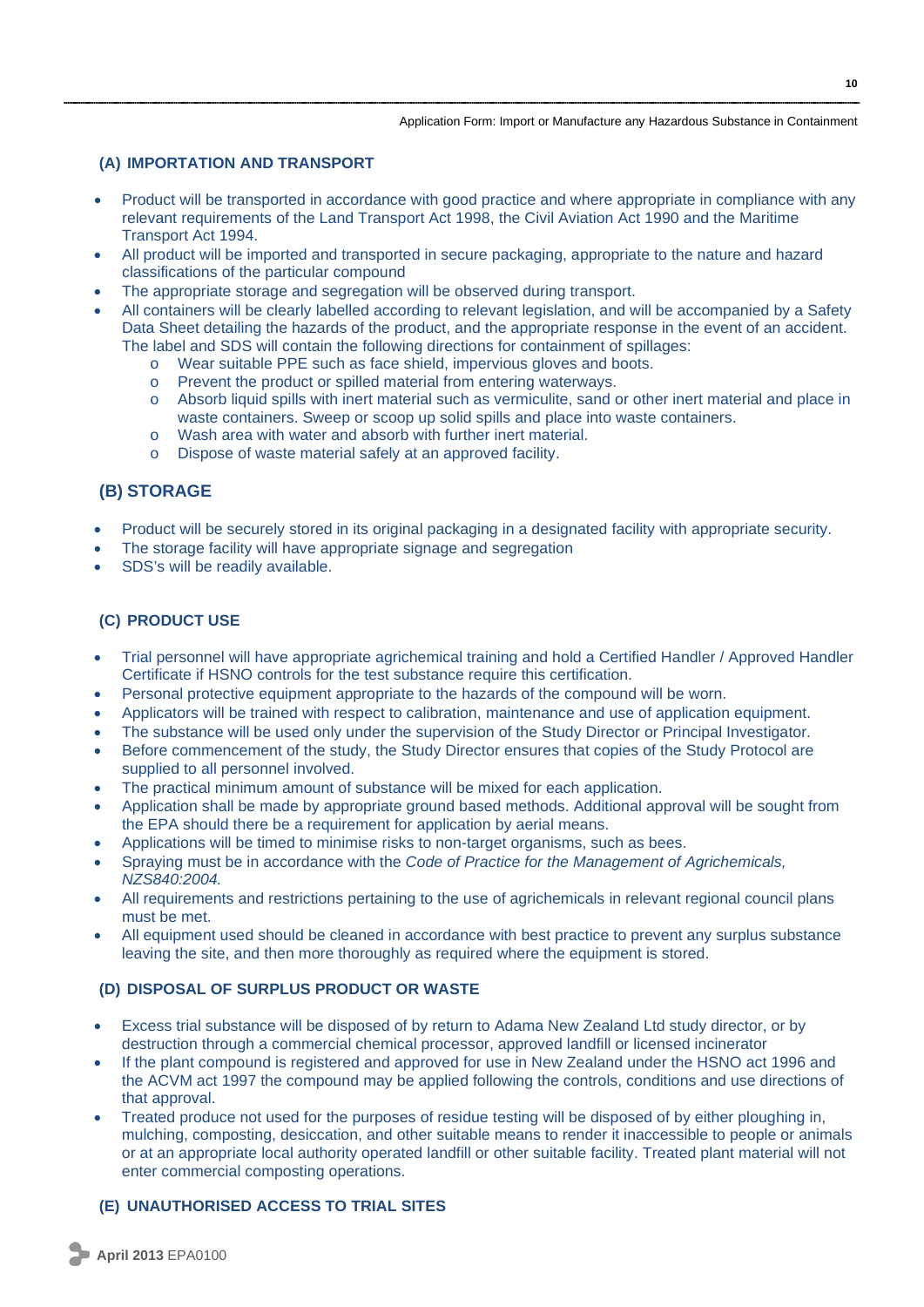- Trials will be located in dedicated research blocks or as clearly marked areas within commercial glasshouses, crops, farms or orchards on private properties to which public access is restricted
- Access to trial sites will be by permission of the Study Director or principal investigator
- The trial sites will have signage clearly identifying the trial site within the location and that unauthorised access is not allowed, that the site is subject to a trial, and that the crops should not be removed or disturbed.
- The land owner and all persons involved in the day-to-day management of the trial must be fully informed of the:
	- o Location and purpose of the trial
	- o General description of treatments
	- o Safety information relevant to the trial
	- o Instructions on normal management practices that are able to be applied in the trial area
	- o Contact telephone numbers of trial personnel (including the Study Director)

#### **(F) ACCESS BY ANIMALS**

o Trial sites selected will be within areas that exclude grazing animals for the duration of the trial.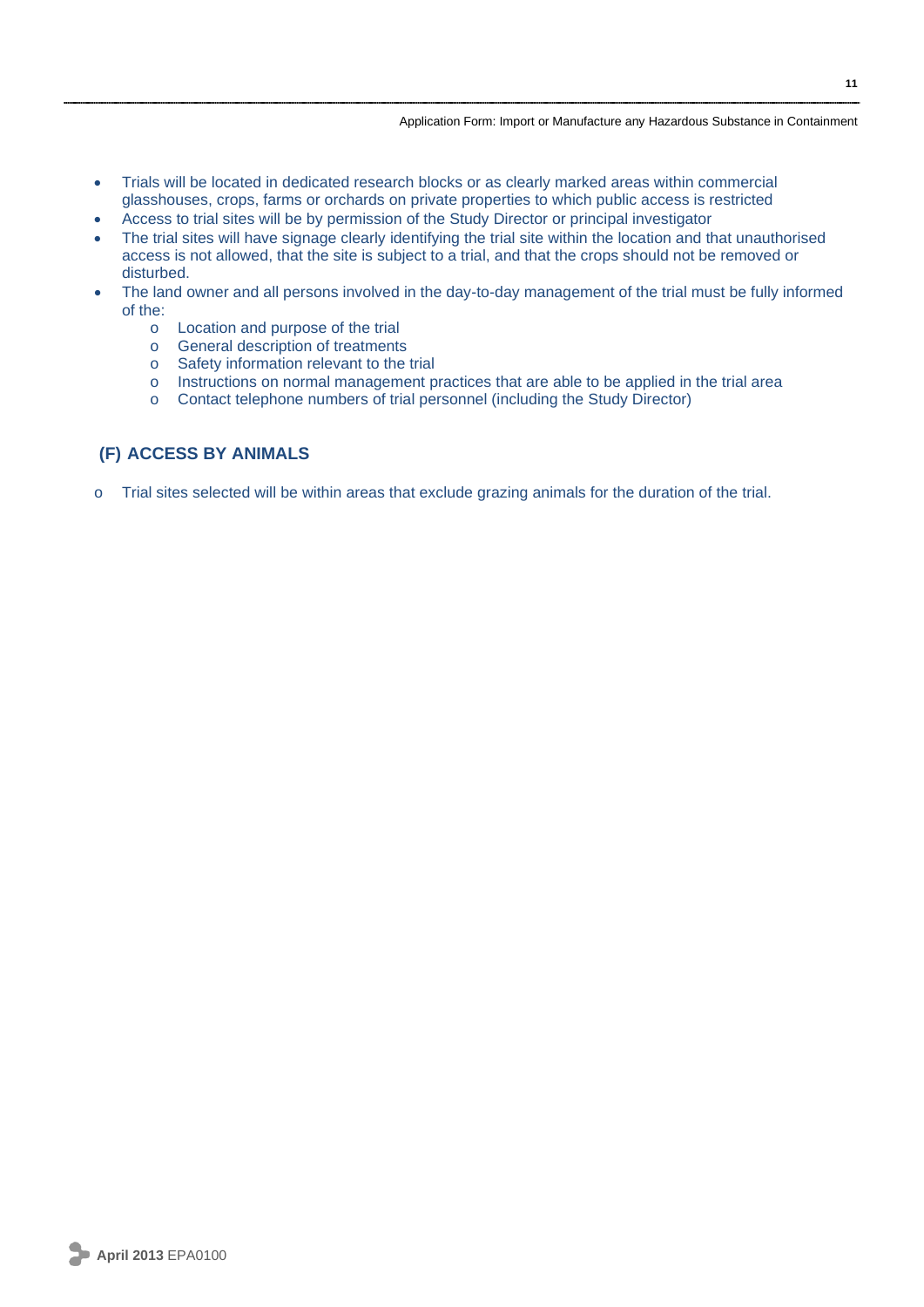## Section 5 – Identification and assessment of risks

In completing this section, it is important that you take account of the proposed containment system you described in Section 4. We are particularly interested in knowing about risks that may still remain with the containment system in place. You will need to consider the effects on the environment and public health, including any social effects. You should also take account of the quantity of material involved and the number of different locations that may be involved.

Complete this section as far as you can.

#### **5.1 Identify all of the risks of the substance(s).**

Include information on potentially significant, possible risks of the substance and whether or not these risks are *likely* to be significant. It is important to think about the source of the risk – ie, the way in which the risk is created (the exposure pathway) and then the consequences of exposure. Risks should be considered in relationship to:

- the sustainability of native and valued introduced flora and fauna
- the intrinsic value of ecosystems
- public health (including occupational exposure)
- the relationship of Māori and their culture and traditions with their ancestral lands, water, sites, waahi tapu, valued flora and fauna, and other taonga
- the economic and related benefits to be derived from the use of the hazardous substance
- New Zealand's international obligations.

Risks to human health and the environment are possible, but due to the small quantities imported and used in containment these are unlikely to be significant.

Risks could arise from the following pathways:

#### **(1) Accidental Spillage**

Spillage could occur at any stage of the product life cycle, however as the substances will be for experimental use only and of limited quantities the risks resulting from spills are likely to be minimal. A SDS detailing spill management procedures will accompany the product.

#### **(2) The sustainability of native and valued introduced flora and fauna.**

Native and valued introduced flora and fauna could be affected in the event of an accidental spillage during transportation or use of the product. Any such spill would be cleaned up as per the procedures given in the SDS. Any adverse effects on valued native and introduced flora and fauna is expected to be localised and minimal due to the small volumes involved in trials.

#### **(3) The intrinsic value of ecosystems**

The high level of containment will minimise any risk to the intrinsic value of ecosystems. Trial areas will be within commercial sites and no trials will be conducted in sensitive areas. Experimental compounds will not be applied into or onto water.

#### **(4) Public Health (including occupational exposure)**

**Transport** will be by trained personnel. In the unlikely event of an accident during transportation, the accompanying SDS will have directions for immediate action to minimise any risks.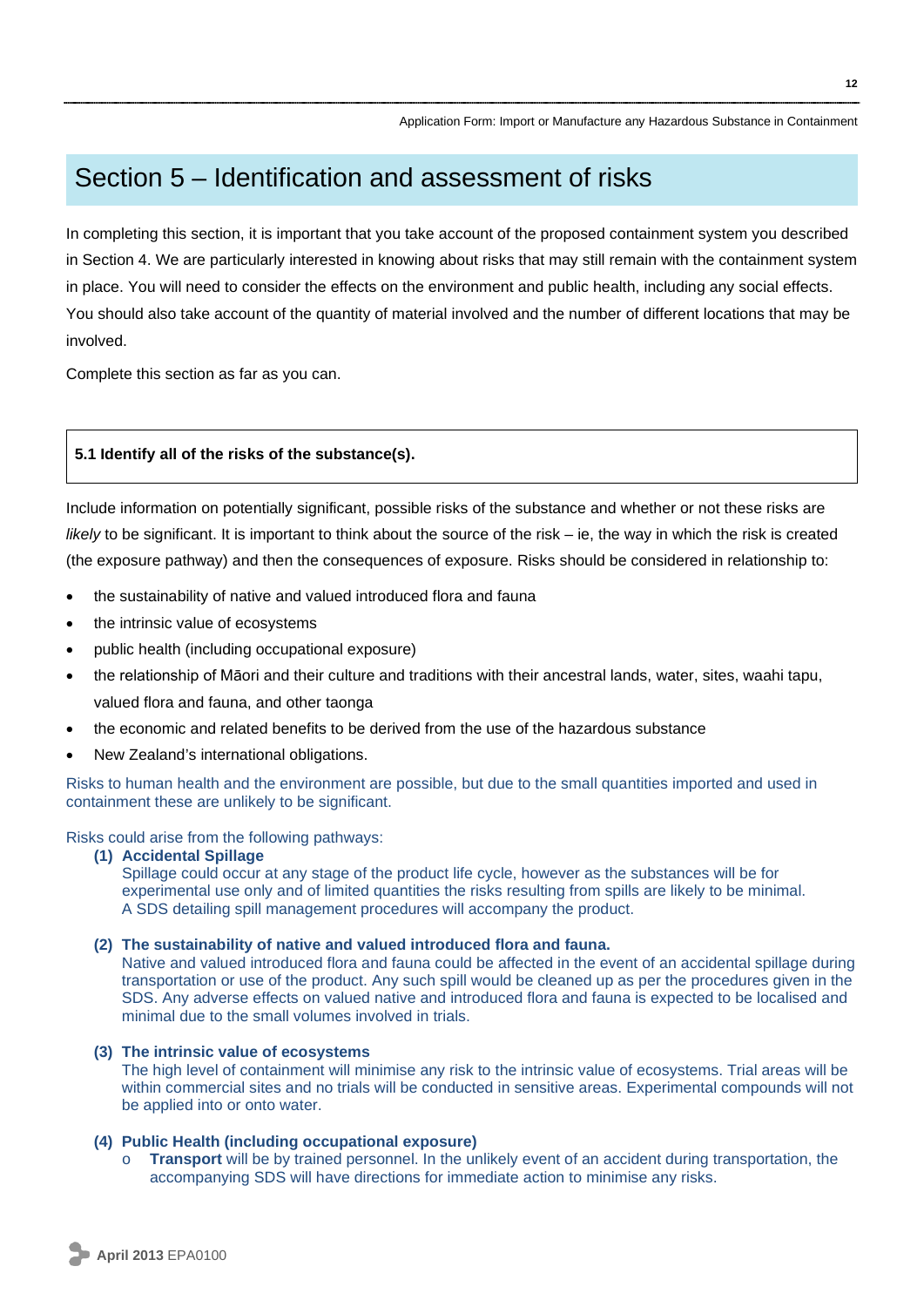o **General public** are not expected to be at risk as the product will be stored and used at sites with no direct public access. Appropriate personal protection will be worn by spray applicators and those accessing the trial site.

**(5) Assessment of effects in relation to significance to Maori**  No adverse effects to Maori, Maori culture, traditions and ancestral lands are anticipated by the use of these compounds as they will be used in restricted areas. Accidental spillage is not expected to have any significant effect on Maori in relation to their culture and traditions due to the localised nature and small volumes.

- **(6) The economic and related benefits to be derived from the use of the hazardous substance.**  Approval of this application will allow Adama New Zealand Ltd to undertake trials for the development of new plant protection compounds that may assist farmers and growers by providing new tools to control existing or emergent issues and may also provide the opportunity to identify less hazardous alternatives to existing products.
- **(7) New Zealand's international obligations**  Adama New Zealand Ltd is not aware of any risks to international obligations which may impact on the application.

#### **5.2 Provide an assessment of the potential risks identified in Section 5.1.**

An explicit risk assessment only needs to be provided for those risks which might be significant. The assessment should consider whether the identified risks can be adequately managed by the proposed containment system, and the substance(s) itself adequately contained.

The assessment should include the nature, probability of occurrence, and magnitude of each adverse effect. The uncertainty bounds of the information contained in the assessment should also be discussed.

#### (Optional)

While no risks were identified as significant, accidental spillage during importation, transport and use was assessed as being the most likely risk area. The small quantities of hazardous substances imported into containment minimises this risk, and it is futher reduced after decanting into trial quantities. The following controls are considered sufficient to manage the risks associated with accidental spillage:

- Product will be transported in accordance with good practice and in compliance with any relevant requirements of the Land Transport Act 1998, the Civil Aviation Act 1990 and the Maritime Transport Act 1994.
- All product will be imported and transported in secure packaging, suitable for the particular formulation.
- The appropriate storage and segregation will be observed during transport.
- All containers will be clearly labelled according to relevant legislation, and will be accompanied by a Safety Data Sheet detailing the hazards of the product, and the appropriate response in the event of an accident, including any information specific to the particular product. The SDS will contain the following directions for containment of spillages:
	- Wear suitable protective clothing including face shield, impervious gloves and boots.
	- Prevent the product or spilled material from entering water bodies.
	- Absorb liquid spills with inert material such as earth or sand and place in waste containers.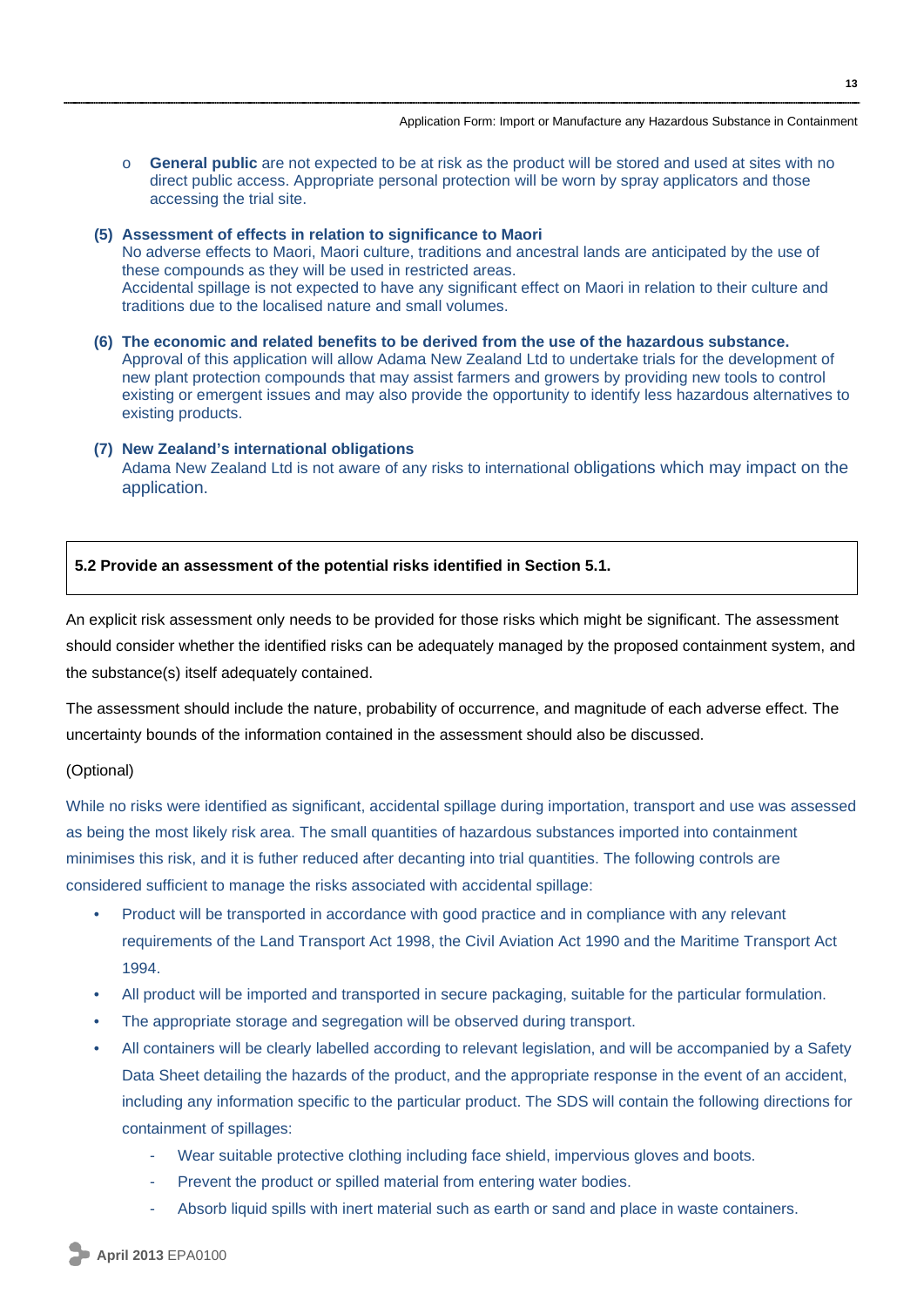- Wash area with water and absorb with further inert material. Dispose of safely.
- In a transport emergency dial 111, Police or Fire Brigade.
- For specialist advice in an emergency only, call 0800 734 607 (24 hours)

## Section 6 – International considerations

**6.1 The EPA is interested in whether this substance (or any of its components) has been considered by any other regulatory authority in New Zealand, or by any other country. If you are aware of this, please provide details of the results of such consideration.**  (Optional)

No international considerations have been identified with the compound identified in the confidential appendix for trial in containment.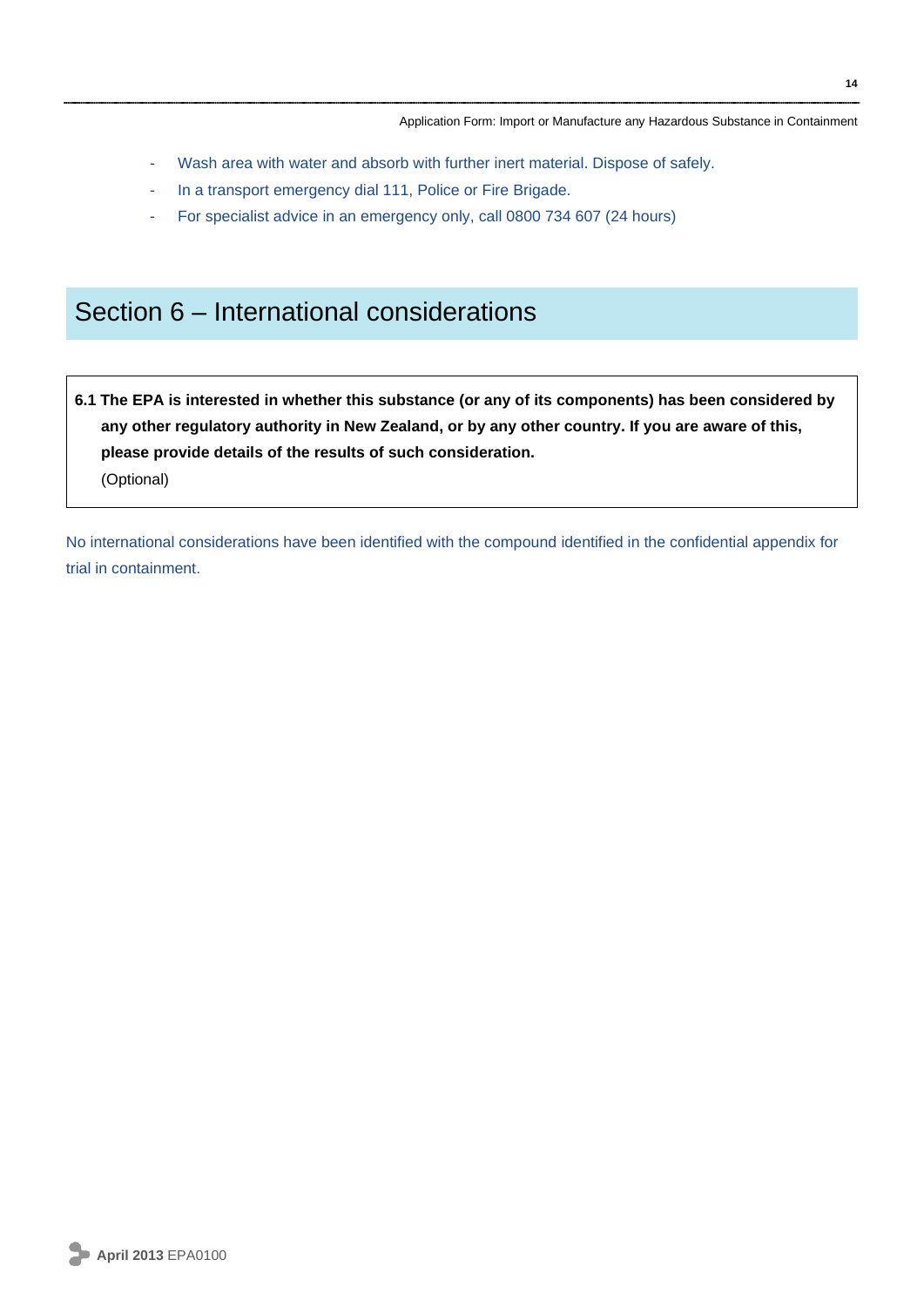## Section 7 – Miscellaneous

**7.1 Provide a glossary of scientific and technical terms used in the application.** 

Adama experimental plant protection product.

**7.2 Provide here any other information you consider relevant to this application that is not already included.**

N/A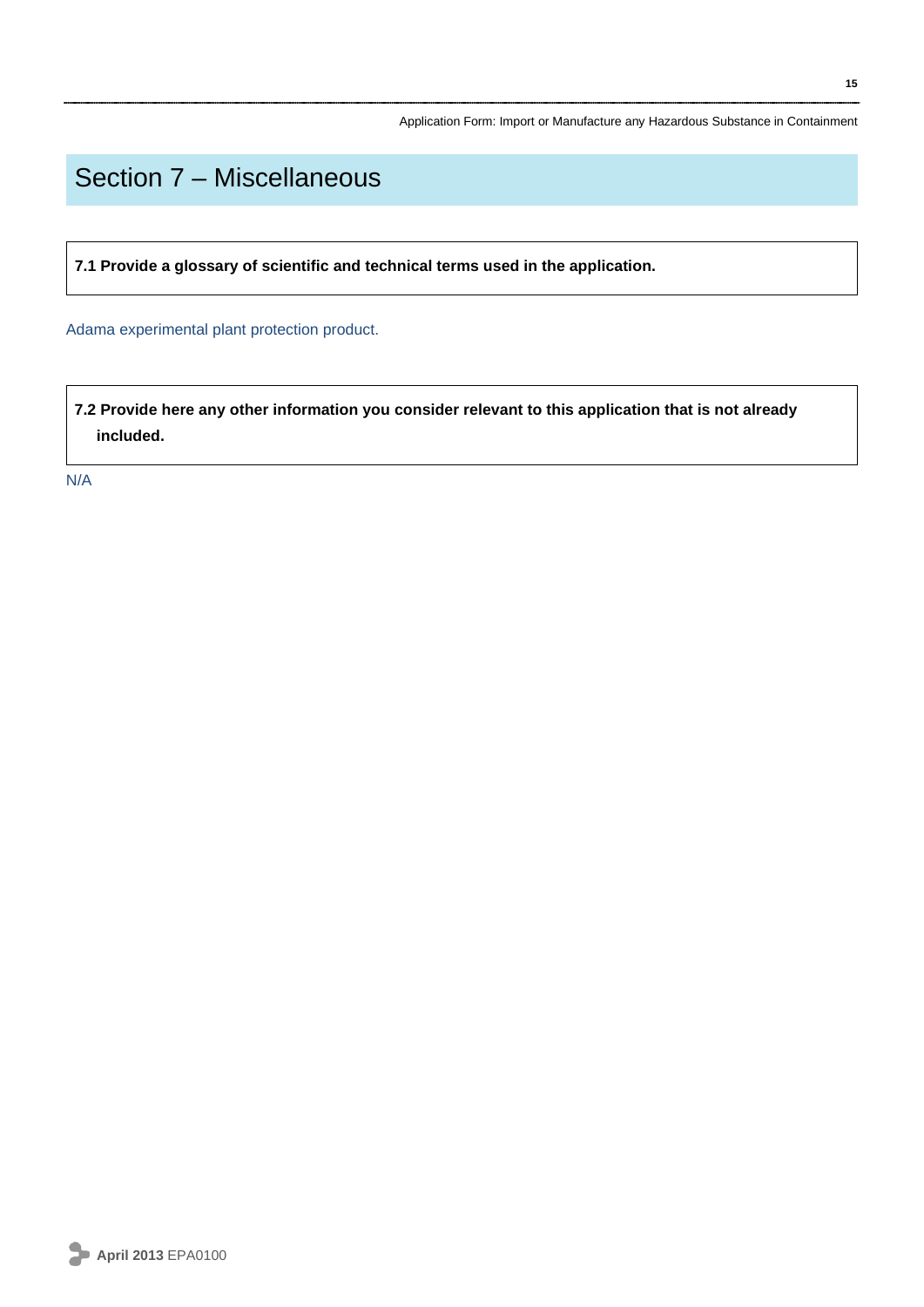## Section 8 – Summary of public information

The information provided in this section may be used in the EPA's public register of substances, required under Section 20 of the HSNO Act.

This summary information will be used to provide information for the people and agencies (eg, Ministry for the Environment, Department of Conservation, Regional Councils etc) that will be notified of the application, and for potential submitters who request information. This information will also be used to prepare the public notice of the application.

For these reasons, applicants should ensure that this summary information does not contain any commercially sensitive material.

#### **8.1 Name of the substance(s) for the public register:**

Please use a maximum of 80 characters.

#### Adama experimental plant protection product.

#### **8.2 Purpose of the application for the public register:**

This should include an abstract (in a maximum of 255 characters) giving information on the intended use of the substance and why an application is needed, based on its hazardous properties.

To import into containment an experimental plant protection product for field trials in containment to allow assessment and development under local conditions for the control of plant pests in relevant crops.

#### **8.3 Use categories of the substance(s):**

The EPA has adopted the system of use categories developed by the European Union, which identify various functional uses of substances. This information is pertinent to the assessment of exposure scenarios and the determination of risk, and is also useful for building up a profile of the substance. There are three sets of use categories. Within each of these, applicants should state which use categories are relevant to all intended uses of the substance(s).

- 1. Main category: There are four main categories.
- 2. Industry category: There are 16 industry categories.
- 3. Function/Use category: There are 55 function/use categories.

(Optional)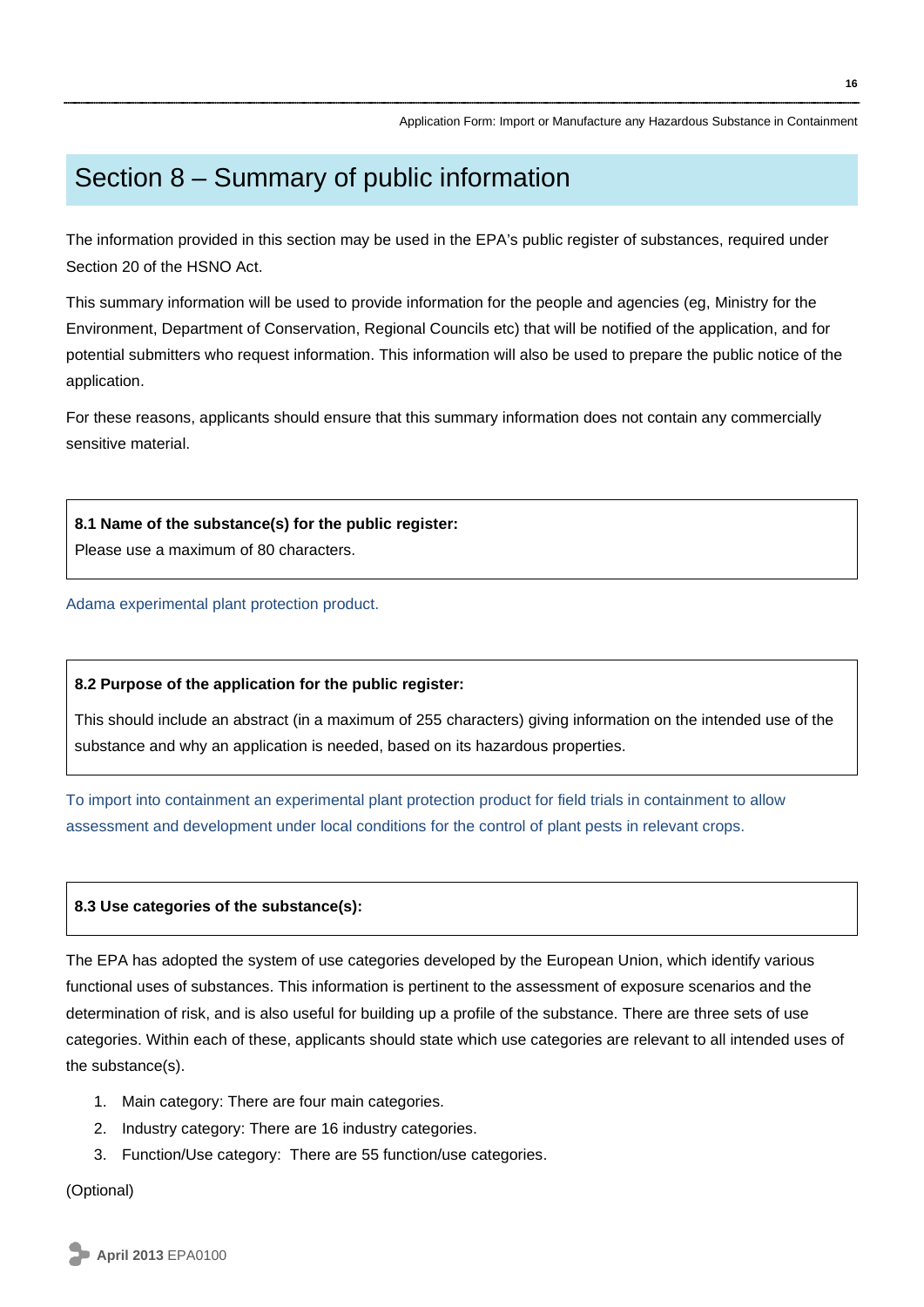#### **8.4 Executive summary:**

In this section, the applicant should provide a summary of information contained in this application, including:

- the identification of the substance, its hazardous properties, intended uses and disposal
- an assessment of the adverse effects of the substance
- information on the proposed containment.

The purpose of this application is to import into containment an experimental plant protection product that contains biologically active ingredient(s) for small scale field and laboratory testing. This will allow assessment and development of this compound under local conditions for the control of plant pests in relevant crops.

Approval is sought to import small quanties of the compound sufficient to conduct relevant tests over the approval period. The trials will involve applying the compound to defined plots within the trial areas. Applications in field trials will only involve small quantities of the compound which will occur at various locations in containment.

The trial sites will be selected based on the probability of the presence of the target pest. The trial areas will be representative of crop plants of the target species.

The containment practices proposed with this application are designed to contain the compound and manage any hazards and risk by covering the management of the substance throughout the life cycle particularly during storage, transport, use, and disposal.



**Signature Date** 

10 June 2020